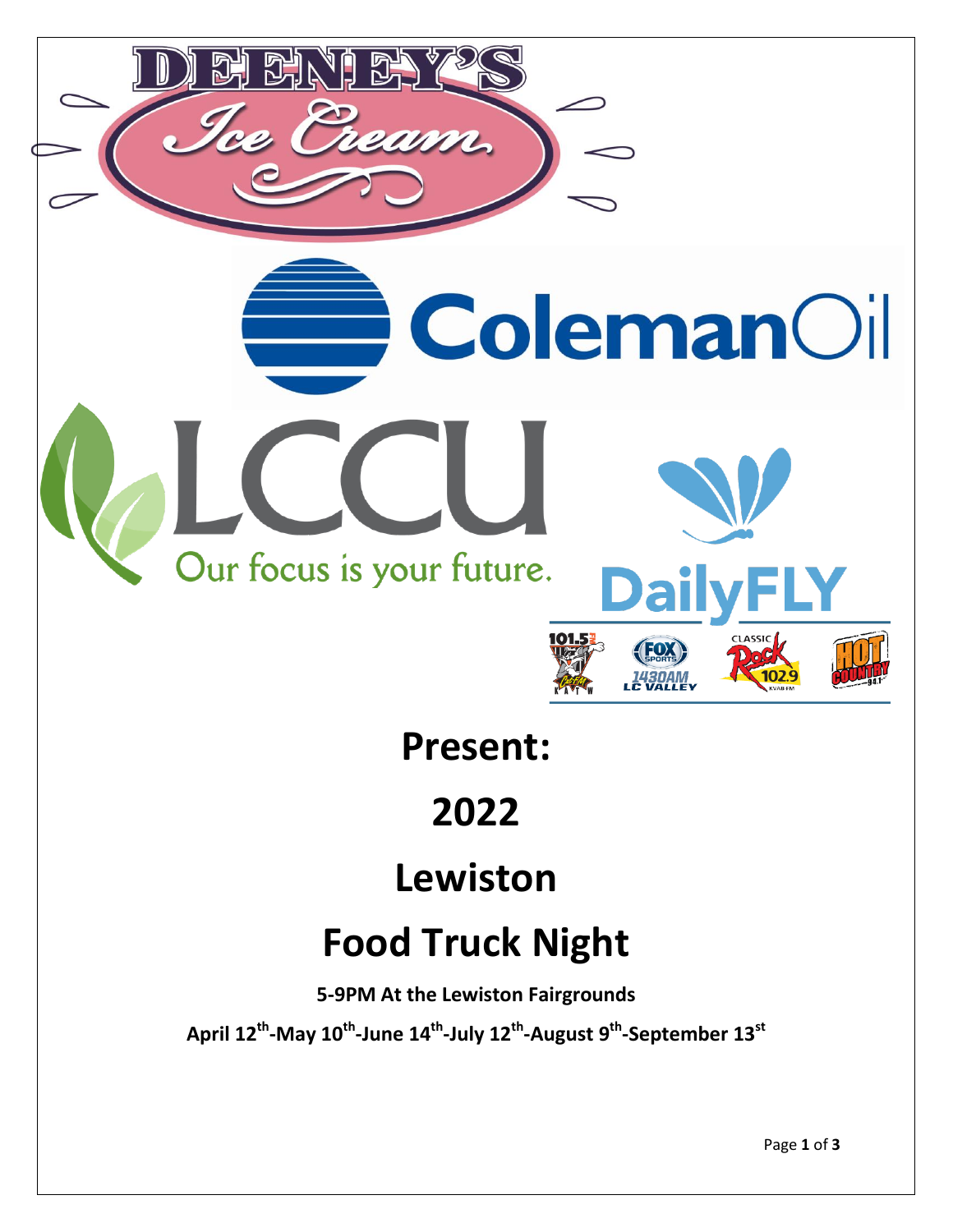## **Food Vendor Contract**

## **The Food Vendor agrees to the following:**

- Return the signed form to **Deeneysicecream@gmail.com** by March 1<sup>st</sup>, 2021 to reserve your spot for the season. 2020 Vendors will be given preference.
- To be fair to all vendors, we have a limit on the maximum vendors. However our costs are fixed if they show up for every event or not. So we require a **non refundable** payment of \$600 for all 6 events (\$100 per event) paid to Deeney's Ice Cream by March  $1<sup>st</sup>$ , 2021
- Vendor must be able to attend all 6 events with limited exceptions. 24 hour notice is required if you will not make it. Expenses for the event are budgeted, so there are no refunds if you can not attend.
- Vendor is required to collect and pay all applicable taxes
- Vendor must carry 1 million general liability insurance for your business and name Deeney's Ice Cream as "Additional Insured". Also must name Nez Perce County, Nez Perce County Fair Board, their officers, directors, agents and employees as "Additional Insured". Due by March 1<sup>st</sup>, 2022
- $\bullet$  Must provide a copy of your State of Idaho health permit by March  $1^{st}$ , 2022
- $\bullet$  Must provide a detailed menu of items and cost to be served by March  $1^{\text{st}}$ , 2022
- $\bullet$  Must provide city of Lewiston business license by March  $1<sup>st</sup>$ , 2022
- Event promoter has the sole right to decide who can attend the event and what items can be served at each event.
- Vendor must supply any truck, cart, trailer or tent needed including hand washing facilities as required.
- Vendor must arrive between 3-4pm at the event location and **be ready to serve food by 5pm**. **No entry after 4pm!** If you need to set up earlier, arrangements will need to be made with the event promoter.
- **Food service starts at 5pm. No early food service! There will be no exceptions!**
- **This is a Pepsi sponsored event. All products must be purchased directly from Pepsi. No other brand of pop/soda/water products may be sold**.
- Vendor should be prepared to cook and serve food till **9pm.**
- **In order to costs down for everyone, All vendors are required to provide adequate staffing to help set up and break down all tables and chairs.**
- Vendor is required to provide at least 1 trash can for public use. Removal of trash will go in the provided trash bin by the red barn. Please leave your area completely clean of trash. If you fail to clean your area, you will be charged for clean up at the rate of \$250 per hour and may loose your privilege to participate in future events.
- Event is heat/cold, rain or shine.
- **These events run till 9pm. There are no exceptions for leaving early. If vendor leaves early, vendor will be asked to not return and forfeit their spot for the season.**

| All Food Truck/Business names: Note that the state of the state of the state of the state of the state of the state of the state of the state of the state of the state of the state of the state of the state of the state of |                       |             |
|--------------------------------------------------------------------------------------------------------------------------------------------------------------------------------------------------------------------------------|-----------------------|-------------|
|                                                                                                                                                                                                                                |                       |             |
|                                                                                                                                                                                                                                |                       |             |
| Electrical needs-please circle: 120 volts or 240 volts                                                                                                                                                                         | 15amp - 30amp - 50amp |             |
|                                                                                                                                                                                                                                |                       | Page 2 of 3 |